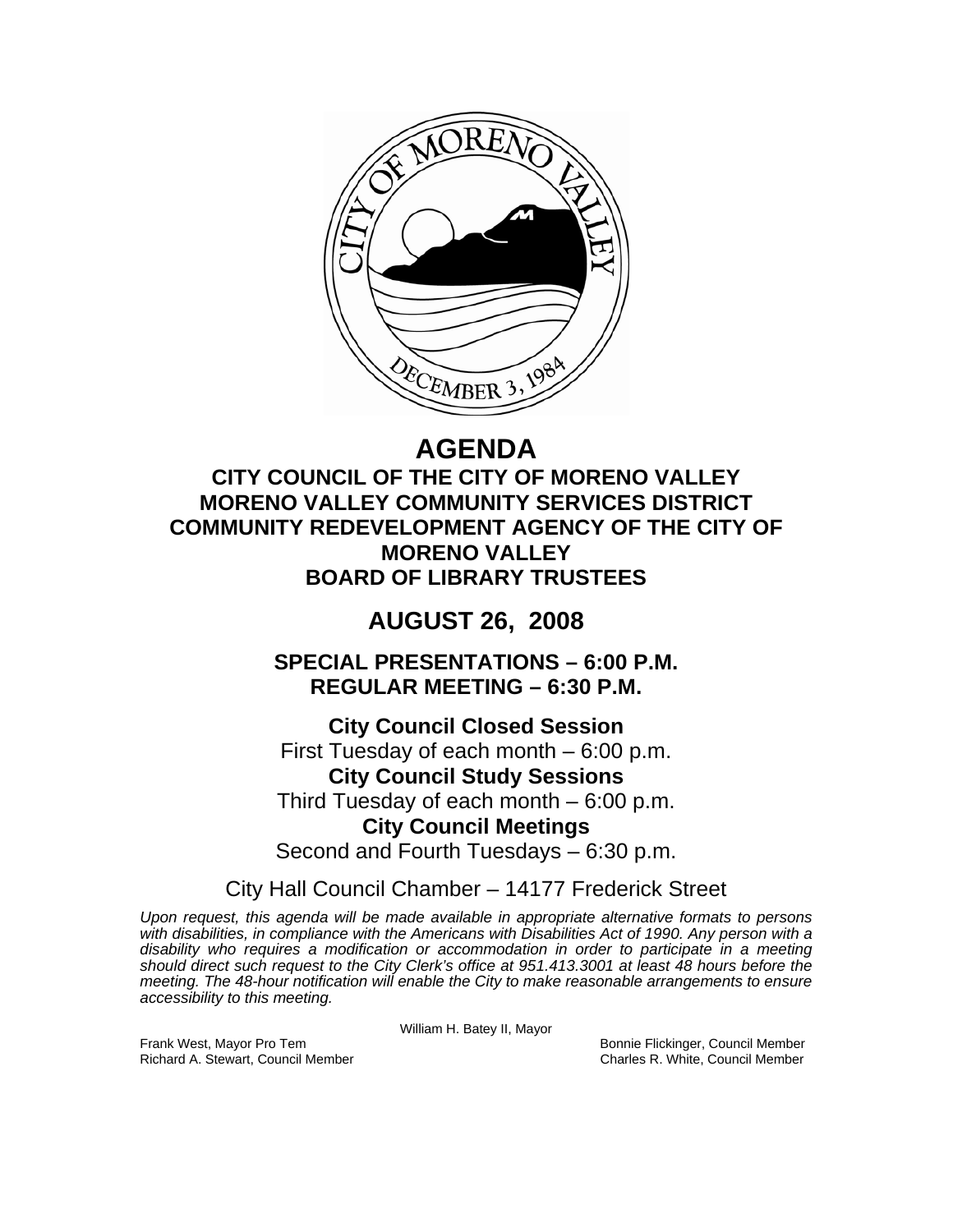## **AGENDA CITY COUNCIL OF THE CITY OF MORENO VALLEY AUGUST 26, 2008**

## **CALL TO ORDER**

## SPECIAL PRESENTATIONS – 6:00 p.m.

- 1. Moreno Valley Public Library Summer Reading Program Awards
- 2. Recognition of Moreno Valley Rockets Track Team
- 3. Employee of the Quarter Sylvia Rodriquez
- 4. Officer of the Quarter Christopher Brown
- 5. Firefighter of the Quarter Simon Gowring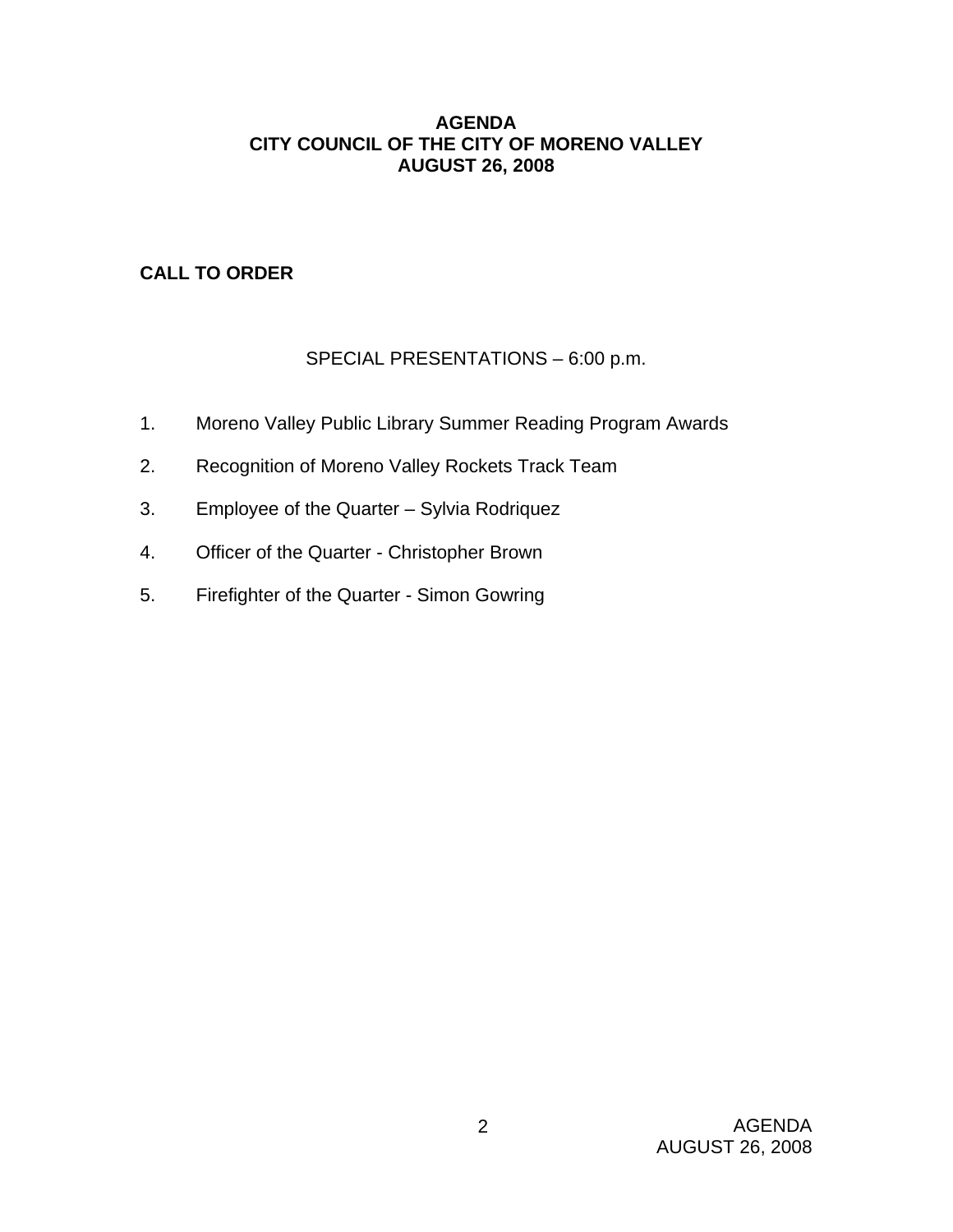## **AGENDA JOINT MEETING OF THE CITY COUNCIL OF THE CITY OF MORENO VALLEY MORENO VALLEY COMMUNITY SERVICES DISTRICT COMMUNITY REDEVELOPMENT AGENCY OF THE CITY OF MORENO VALLEY, AND THE BOARD OF LIBRARY TRUSTEES**

## **REGULAR MEETING - 6:30 P.M. AUGUST 26, 2008**

**CALL TO ORDER** (Joint Meeting of the City Council, Community Services District, Community Redevelopment Agency, and the Board of Library Trustees actions taken at the Joint Meeting are those of the Agency indicated on each Agenda item)

## **PLEDGE OF ALLEGIANCE**

**INVOCATION** – Pastor Willie Behrends, Crosswinds Church of Moreno Valley

## **ROLL CALL**

## **INTRODUCTIONS**

PUBLIC COMMENTS **ON MATTERS ON THE AGENDA** WILL BE TAKEN UP AS THE ITEM IS CALLED FOR BUSINESS, BETWEEN STAFF'S REPORT AND CITY COUNCIL DELIBERATION (SPEAKER SLIPS MAY BE TURNED IN UNTIL THE ITEM IS CALLED FOR BUSINESS.)

PUBLIC COMMENTS **ON MATTERS NOT ON THE AGENDA** UNDER THE JURISDICTION OF THE CITY COUNCIL WILL BE HEARD PRIOR TO CITY COUNCIL REPORTS AND CLOSING COMMENTS. IN THE EVENT THAT THE AGENDA ITEM FOR SUCH PUBLIC COMMENTS HAS NOT BEEN CALLED BY 9:00 P.M., IT SHALL BE CALLED AS THE NEXT ITEM OF BUSINESS FOLLOWING THE CONCLUSION OF ANY ITEM BEING HEARD AT 9:00 P.M. Those wishing to speak should submit a BLUE speaker slip to the Bailiff. There is a three-minute time limit per person. All remarks and questions shall be addressed to the presiding officer or to the City Council and not to any individual Council member, staff member or other person.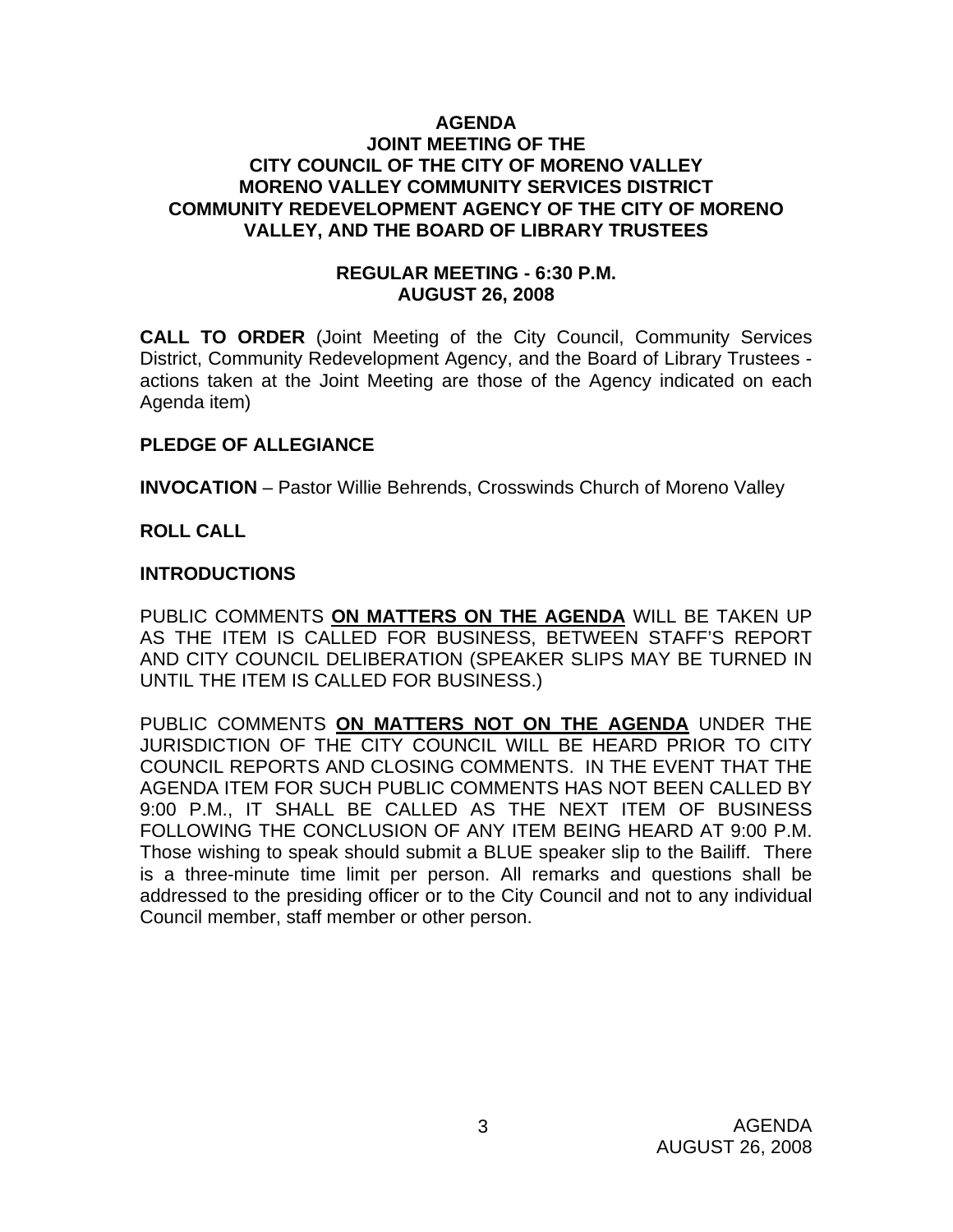## **JOINT CONSENT CALENDARS (SECTIONS A-D)**

All items listed under the Consent Calendars, Sections A, B, C, and D are considered to be routine and non-controversial, and may be enacted by one motion unless a member of the Council, Community Services District, Redevelopment Agency or the Board of Library Trustees requests that an item be removed for separate action. The motion to adopt the Consent Calendars is deemed to be a separate motion by each Agency and shall be so recorded by the City Clerk. Items withdrawn for report or discussion will be heard after public hearing items.

## **A. CONSENT CALENDAR** - **CITY COUNCIL**

- A1. ORDINANCES READING BY TITLE ONLY Recommendation: Waive reading of all Ordinances.
- A2. MINUTES REGULAR MEETING OF JULY 8, 2008 (Report of: City Clerk's Department)

**Recommendation:** Approve as submitted.

A3. MINUTES – SPECIAL MEETING OF AUGUST 5, 2008 (Report of: City Clerk's Department)

**Recommendation:** Approve as submitted.

A4. CITY COUNCIL REPORTS ON REIMBURSABLE ACTIVITIES (Report of: City Clerk's Department)

**Recommendation:** Receive and file the Reports on Reimbursable Activities for the period of July 2 – August 19, 2008.

A5. LEGISLATIVE UPDATE (Report of: Assistant City Manager)

**Recommendation:** Receive and file the informational report.

A6. APPROVAL OF CHECK REGISTER FOR JUNE, 2008 (Report of: Financial & Administrative Services Department)

 **Recommendation:** Adopt Resolution No. 2008-99, approving the Check Register for the month of June, 2008 in the amount of \$24,676,996.10.

## Resolution No. 2008-99

A Resolution of the City Council of the City of Moreno Valley, California, Approving the Check Register for the Month of June,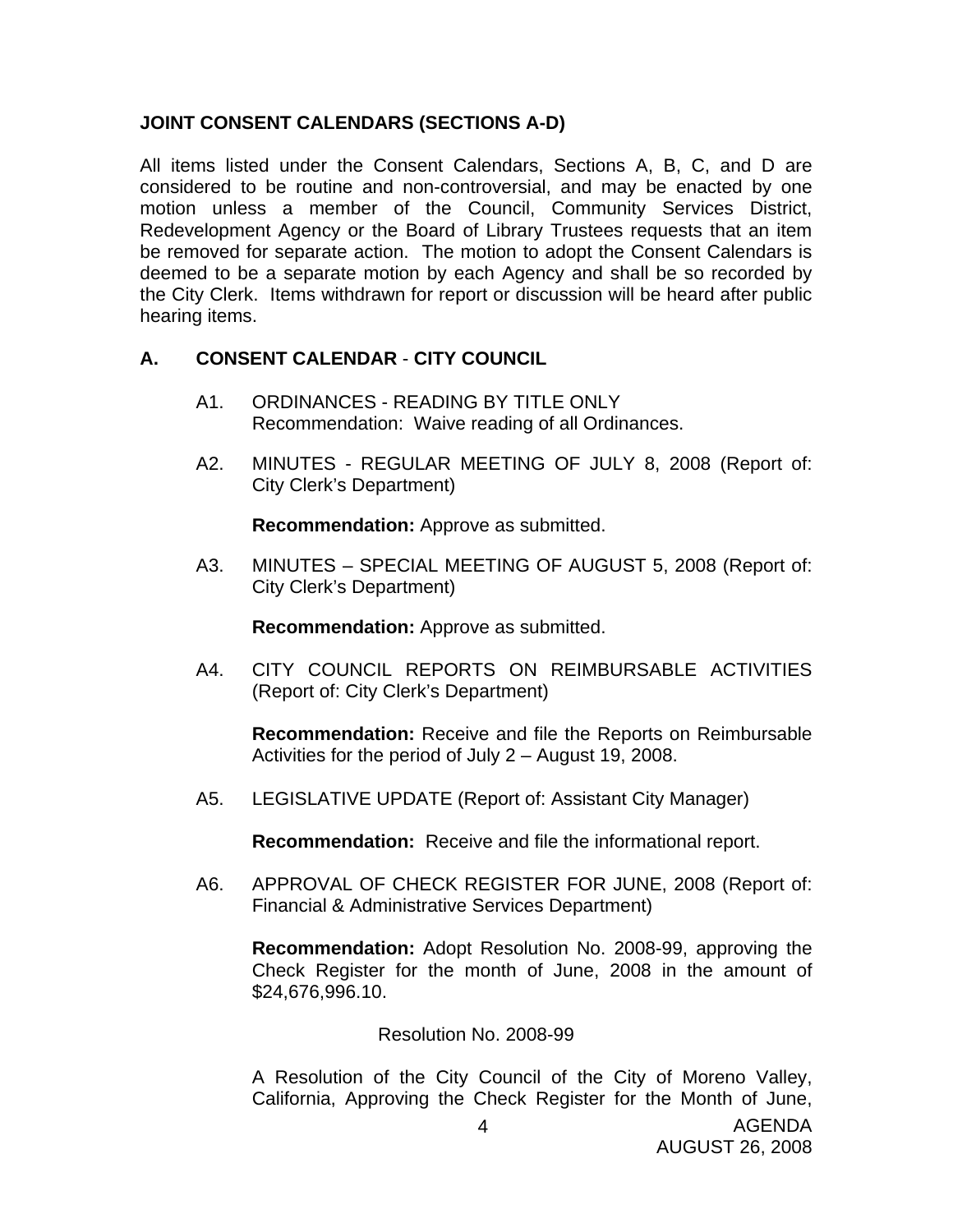2008

A7. RECEIPT OF QUARTERLY INVESTMENT REPORT - QUARTER ENDED JUNE 30, 2008 (Report of: Financial & Administrative Services Department)

 **Recommendation:** Receive and file the attached Quarterly Investment Report, in compliance with the City's Investment Policy.

A8. ACCEPT AND APPROVE THE TRANSPORTATION UNIFORM MITIGATION FEE (TUMF) PROGRAM AGREEMENT BETWEEN THE WESTERN RIVERSIDE COUNCIL OF GOVERNMENTS (WRCOG) AND THE CITY OF MORENO VALLEY FOR THE IRONWOOD AVENUE FROM PERRIS BOULEVARD TO NASON STREET PROJECT, PROJECT NO. 10-41572727 (Report of: Public Works Department)

## **Recommendation:**

- 1. Accept and approve the Transportation Uniform Mitigation Fee (TUMF) Program agreement between the Western Riverside Council of Governments (WRCOG) and the City of Moreno Valley for Project Approval and Environmental Documentation (PA&ED) services for the Ironwood Avenue from Perris Boulevard to Nason Street project;
- 2. Authorize the City Manager to execute the Transportation Uniform Mitigation Fee (TUMF) Program agreement between the Western Riverside Council of Governments (WRCOG) and the City of Moreno Valley for the Ironwood Avenue from Perris Boulevard to Nason Street project; and
- 3. Authorize the City Engineer to execute any subsequent amendments to the Transportation Uniform Mitigation Fee (TUMF) Program agreement between the Western Riverside Council of Governments (WRCOG) and the City of Moreno Valley for the Ironwood Avenue from Perris Boulevard to Nason Street project.
- A9. ADOPT A MITIGATED NEGATIVE DECLARATION (MND) FOR KITCHING STREET IMPROVEMENTS – GENTIAN AVENUE TO ALESSANDRO BOULEVARD; PROJECT NO. 07-50182425 (Report of: Public Works Department)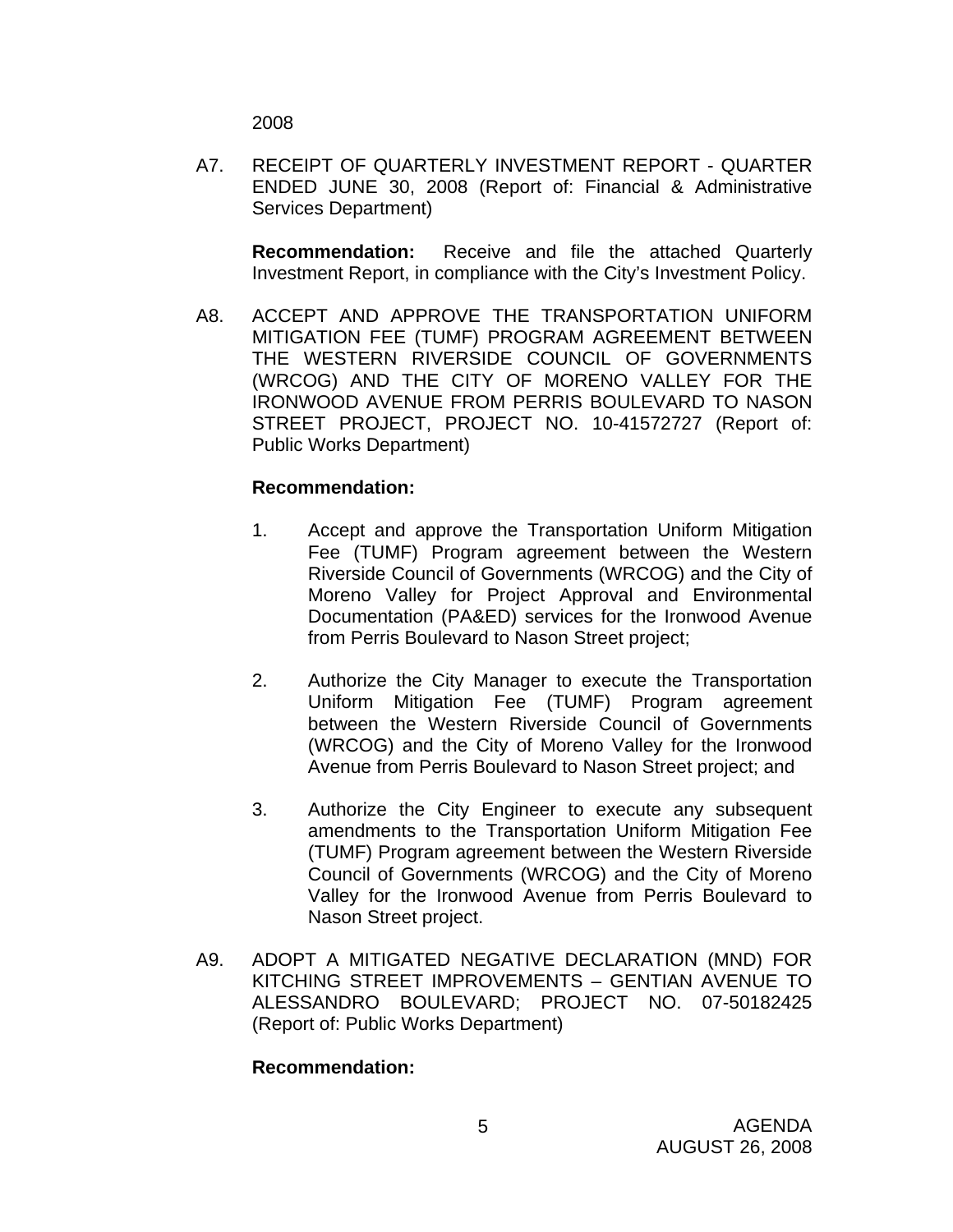- 1. Adopt a Mitigated Negative Declaration (MND) for the roadway improvements for Kitching Street from Gentian Avenue to Alessandro Boulevard, Project No. 07-50182425, in that mitigation measures included in the Initial Study and ultimately incorporated into the project specifications will reduce all potential environmental impacts to an acceptable level.
- A10. APPROVE THE MORENO VALLEY UTILITY (MVU) 2008 SOLAR SPECIAL PROGRAM (Report of: Public Works Department)

## **Recommendation:**

- 1. Approve the MVU 2008 Solar Special Program and MVU Solar Electric Incentive Program Guidelines;
- 2. Authorize the Electric Utility Manager to implement and administer the MVU 2008 Solar Special Program and execute corresponding agreements; and
- 3. Approve the appropriation of \$150,000 from the MVU Public Purpose Program Fund for customer rebates, consulting services and marketing expenses directly related to the MVU 2008 Solar Special Program.
- A11. AUTHORIZATION TO AWARD THE CONSTRUCTION CONTRACT FOR ELECTRICAL SUBSTATION LANDSCAPE AND IRRIGATION IMPROVEMENTS FOR THE MORENO VALLEY SUBSTATION PROJECT NO. 06-601611225 (Report of: Public Works Department)

- 1. Award the construction contract for Electrical Substation Landscape and Irrigation Improvements for the Moreno Valley Substation, Project No. 06-601611225, to Green It Up Landscape, Inc., 19792 El Rivino Road, Riverside, CA 92509, the lowest responsible bidder;
- 2. Authorize the Mayor to execute a contract with Green It Up Landscape, Inc., 19792 El Rivino, Road, Riverside, CA 92509;
- 3. Authorize the Financial and Administrative Services Director to issue a Purchase Order to Green It Up Landscape, Inc., 19792 El Rivino Road, Riverside, CA 92509, in the amount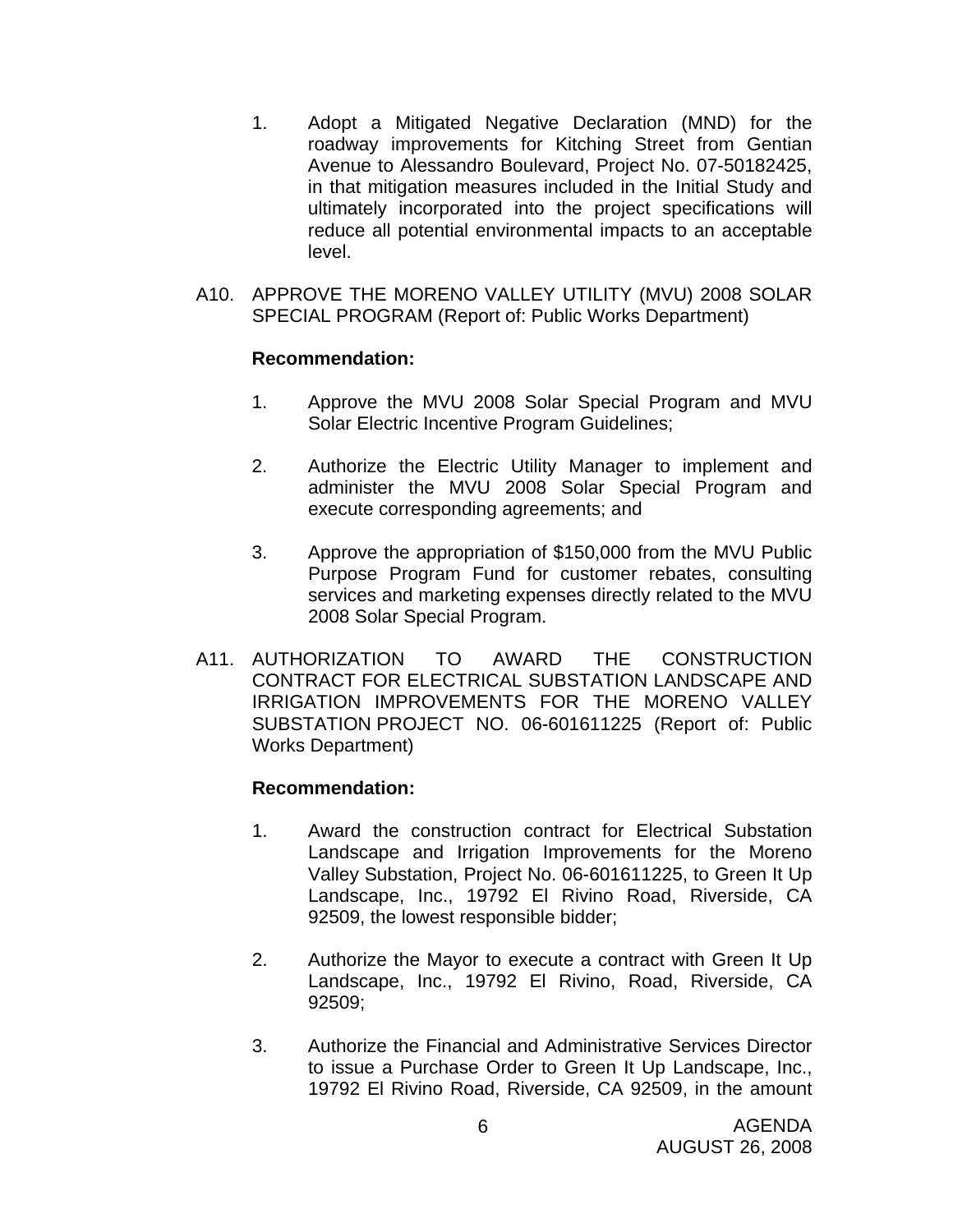of \$253,716.69 (\$173,834.54 for the base bid amount, plus \$56,817.00 for the Add Alternate No. 1, plus \$23,065.15 for the 10% contingency) for Electrical Substation Landscape and Irrigation Improvements for the Moreno Valley Substation, Project No. 06-601611225, when the contract has been signed by all parties. (Account No. 601.61225.7200); and

- 4. Authorize the Public Works Director/City Engineer to execute any subsequent change orders to the contract with Green It Up Landscape, Inc., up to, but not to exceed, the amount of the authorized Purchase Order.
- A12. RESOLUTION NO. 2008-100, APPROVE AND AUTHORIZE THE PROJECT DEVELOPMENT COOPERATIVE AGREEMENT WITH THE STATE OF CALIFORNIA FOR THE INTERSTATE 215 (I-215)/CACTUS AVENUE INTERCHANGE IMPROVEMENTS PROJECT; PROJECT NO. 09-41570425 (Report of: Public Works Department)

#### **Recommendation:**

1. Adopt Resolution No. 2008-100 and approve the Project Development Cooperative Agreement with the State of California for the project development phase of the Interstate 215 (I-215)/Cactus Avenue Interchange Improvements project; and

## Resolution No. 2008-100

A Resolution of the City Council of the City of Moreno Valley, California, Approving the Project Development Cooperative Agreement, District Agreement No. 8-1382 with the State of California, Acting by and through its Department of Transportation, for the Project Development Phase of the Interstate 215 (I-215) Cactus Avenue Interchange Improvements Project and Authorizing the Mayor to Execute the Project Development Cooperative Agreement with the State of California.

- 2. Authorize the Mayor to execute the Project Development Cooperative Agreement with the State of California.
- A13. NOTICE OF COMPLETION AND ACCEPTANCE OF THE CONSTRUCTION FOR THE CITYWIDE SCHOOL WALKWAY INFILL IMPROVEMENTS; PROJECT NO. 07-01087625 (Report of: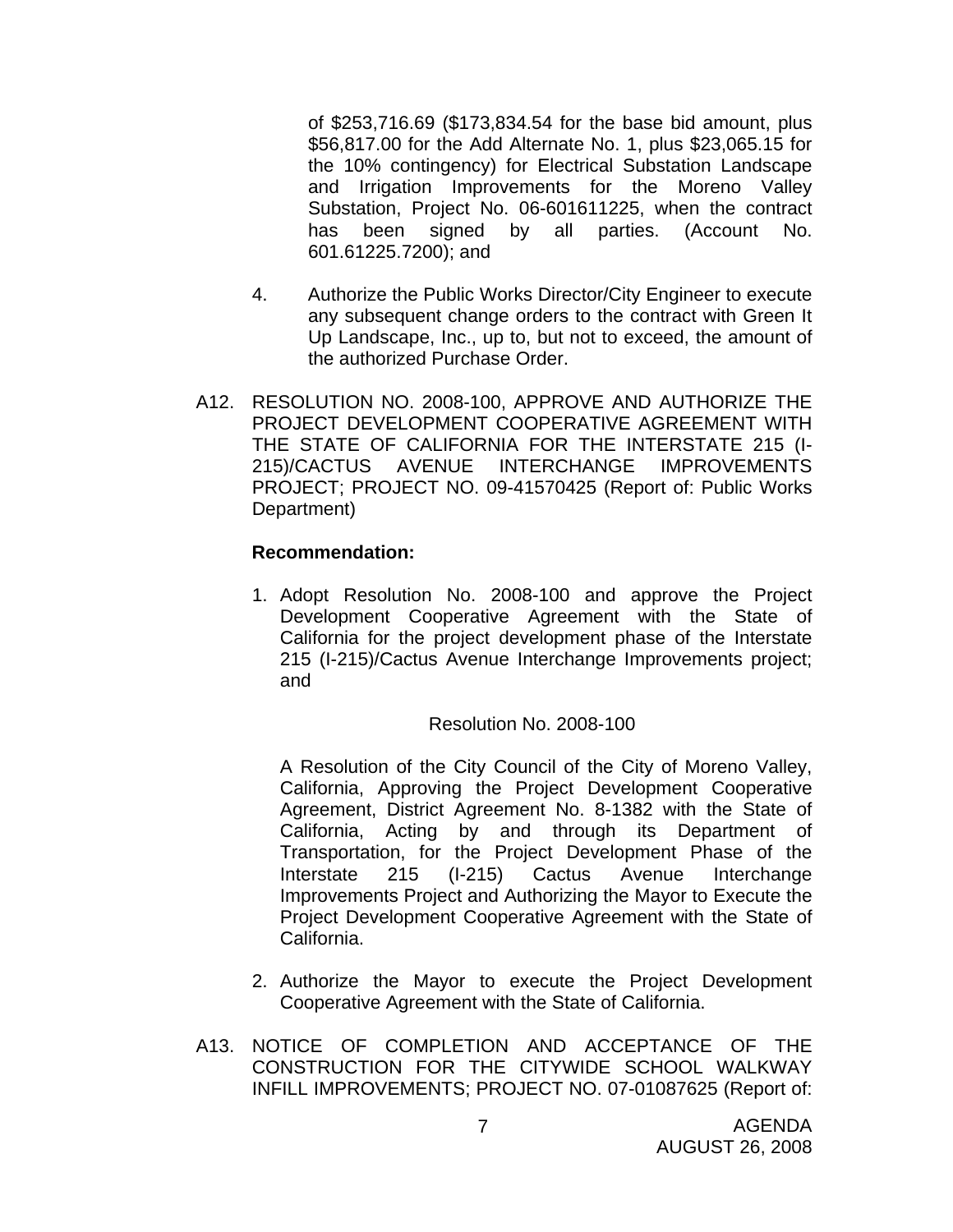Public Works Department)

## **Recommendation:**

- 1. Accept the work as complete for the Citywide School Walkway Infill Improvements constructed by J-RD MMAC, Inc., 14221 Whispering Sands, Victorville, CA 92392;
- 2. Direct the City Clerk to record the Notice of Completion within ten (10) calendar days at the office of the County Recorder of Riverside County, as required by Section 3093 of the California Civil Code;
- 3. Authorize the Financial and Administrative Services Director to release the retention to J-RD MMAC, Inc., thirty-five (35) calendar days after the date of recordation of the Notice of Completion, if no claims are filed against the project; and
- 4. Accept the improvements into the City's maintained sidewalk system.
- A14. NOTICE OF COMPLETION AND ACCEPTANCE OF PAN AM BOULEVARD SIDEWALK IMPROVEMENTS, FROM BAY AVENUE TO COTTONWOOD AVENUE; PROJECT NO. 06- 28068525 (Report of: Public Works Department)

- 1. Ratify Contract Change Order No. 1 (Final) for Pan Am Boulevard Sidewalk Improvements, from Bay Avenue to Cottonwood Avenue (Project No. 06-20868525);
- 2. Accept the work as complete for Pan Am Boulevard Sidewalk Improvements, from Bay Avenue to Cottonwood Avenue constructed by AP Engineering Corporation, 1271 Columbia Avenue, Riverside, CA 92553;
- 3. Direct the City Clerk to record the Notice of Completion within ten (10) calendar days at the office of the County Recorder of Riverside County, as required by Section 3093 of the California Civil Code;
- 4. Authorize the Financial and Administrative Services Director to release the retention to AP Engineering Corporation thirtyfive (35) calendar days after the date of recordation of the Notice of Completion, if no claims are filed against the project;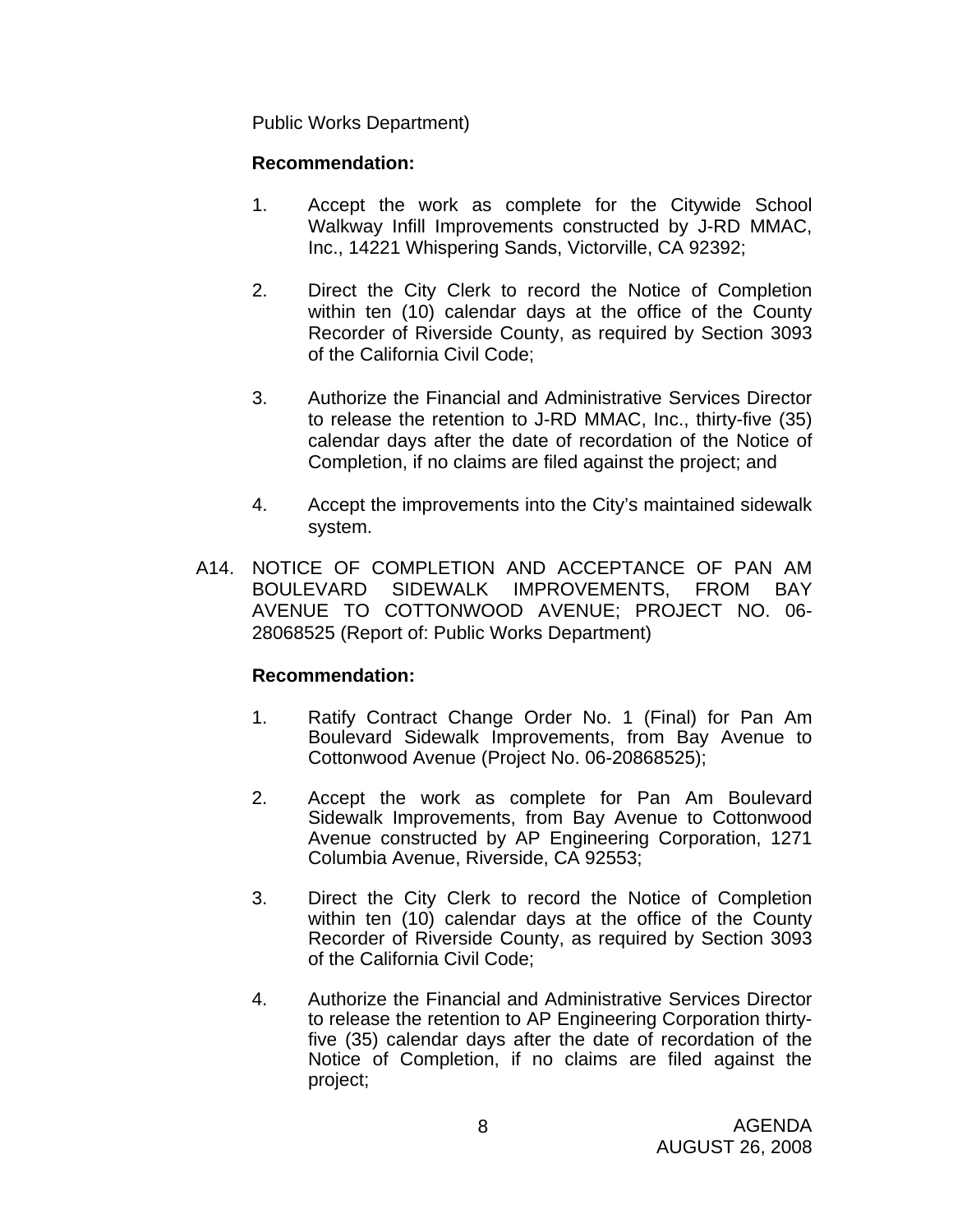- 5. Authorize an increase to Purchase Order No. 34696 in the amount of \$10,492 for the Sidewalk Improvement work; and
- 6. Accept the improvements into the City's maintained sidewalk system.
- A15. PA07-0021 ACCEPT AGREEMENT, AND BONDS FOR PUBLIC IMPROVEMENTS, NORTH SIDE OF SUNNYMEAD BOULEVARD, EAST OF GRAHAM STREET, DEVELOPER - WESTERN STATES CONSTRUCTION, INC., ANAHEIM, CA 92807 (Report of: Public Works Department)

## **Recommendation:**

- 1. Accept the agreement and bonds for Public Improvements;
- 2. Authorize the Mayor to execute the Agreement;
- 3. Direct the City Clerk to forward the signed Agreement to the County Recorder's Office for recordation; and
- 4. Authorize the City Engineer to execute any future time extension amendments to the agreement, subject to City Attorney approval, if the required public improvements are not completed within said timeframe.
- A16. TRACT MAP 33437 REDUCE FAITHFUL PERFORMANCE BOND AND ADOPT THE RESOLUTION AUTHORIZING ACCEPTANCE OF THE PUBLIC IMPROVEMENTS AS COMPLETE AND ACCEPTING CHIPMAN HILL COURT, CLOVELLY COURT, AND THE PORTIONS OF RIO BRAVO ROAD AND DELPHINIUM AVENUE ASSOCIATED WITH THE PROJECT INTO THE CITY'S MAINTAINED STREET SYSTEM - WESTERN PACIFIC HOUSING, INC., IRVINE, CA 92606 (Report of: Public Works Department)

## **Recommendation:**

1. Adopt Resolution No. 2008-101 authorizing the acceptance of the public improvements for Tract Map 33437 as complete and accepting Chipman Hill Court, Clovelly Court, and the portions of Rio Bravo Road and Delphinium Avenue associated with the project into the City's maintained street system; and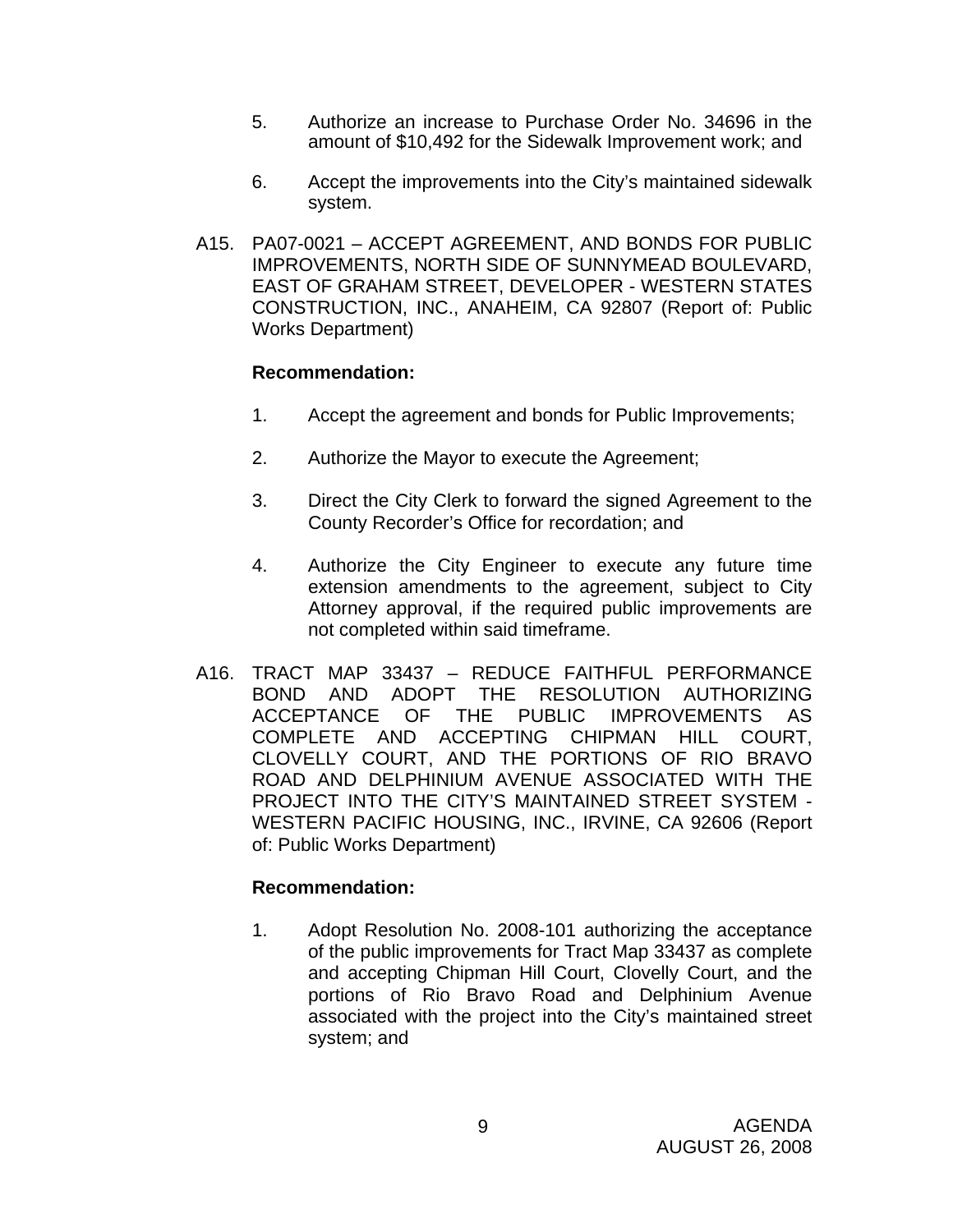## Resolution No. 2008-101

A Resolution of the City Council of the City of Moreno Valley, California, Authorizing the Acceptance of the Public Improvements as Complete within Tract Map 33437, and Accepting the Portion of Chipman Hill Court, Clovelly Court, and the Portions of Rio Bravo Road and Delphinium Avenue Associated with the Project into the City's Maintained Street System

- 2. Authorize the City Engineer to execute the 90% reduction to the Faithful Performance Bond, exonerate the Material and Labor Bond in 90 days if there are no stop notices or liens on file with the City Clerk, and exonerate the final 10% of the Faithful Performance Bond in one year when all clearances are received.
- A17. APPROVE AND EXECUTE THE AGREEMENT FOR CONVEYANCE OF PROPERTY FOR THE PARTIAL ACQUISITION OF APN 263-230-005 FOR THE DAY STREET IMPROVEMENT PROJECT FROM ALESSANDRO BOULEVARD TO COTTONWOOD AVENUE AND AUTHORIZE THE FINANCIAL AND ADMINISTRATIVE SERVICES DIRECTOR TO WIRE TRANSFER FUNDS INTO ESCROW (Report of: Public Works Department)

- 1. Approve and execute the Agreement for Conveyance of Property for the partial acquisition of APN 263-230-005; and
- 2. Authorize the Financial and Administrative Services Director to wire transfer funds into escrow in the amount of \$23,550 for the purchase price and an additional amount of \$2,000 for escrow fees for the partial acquisition of APN 263-230- 005.
- A18. TRANSFER OF REAL PROPERTY LOCATED AT THE MORENO VALLEY COMMUNITY PARK (APN 296-060-003 AND 004, EXCEPT THE EASTERLY 20 FEET) FROM THE CITY OF MORENO VALLEY, A MUNICIPAL CORPORATION TO THE MORENO VALLEY COMMUNITY SERVICES DISTRICT AND EXECUTION OF RIGHT OF WAY EASEMENT DEED FROM THE MORENO VALLEY COMMUNITY SERVICES DISTRICT TO THE CITY OF MORENO VALLEY FOR FREDERICK, DRACAEA AND COTTONWOOD STREETS (Report of: Public Works Department)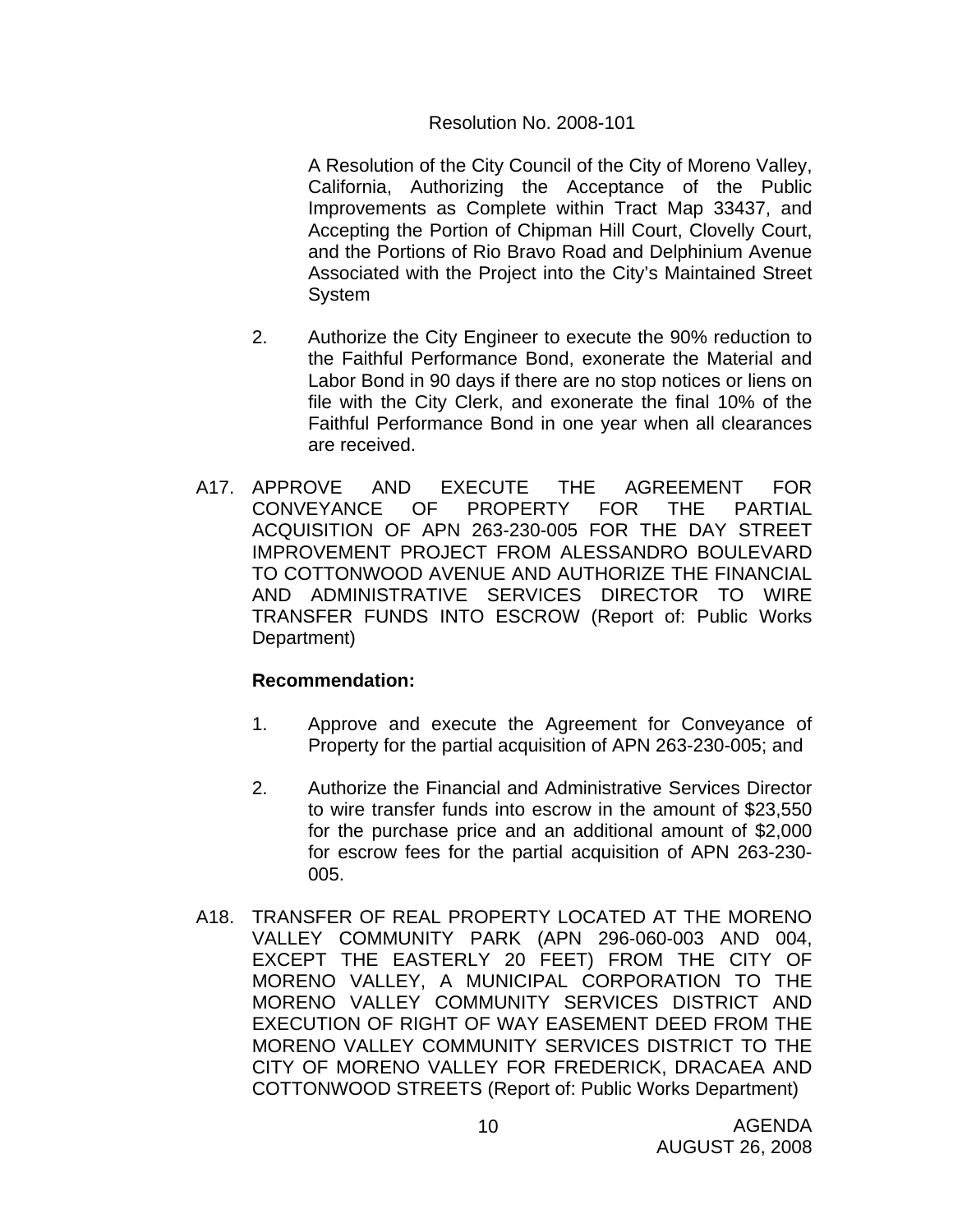## **(Also listed as item B4)**

## **Recommendation:**

- 1. Authorize the Mayor to execute a quitclaim deed to transfer real property known as the Moreno Valley Community Park (APN 296-060-003 and 004, except the easterly 20 feet) from the City of Moreno Valley, a Municipal Corporation to the Moreno Valley Community Services District (CSD).
- A19. AGREEMENT FOR PROFESSIONAL CONSULTANT SERVICES FOR THE EDGEMONT WATER MASTER PLAN UPDATE WITH ALBERT A. WEBB AND ASSOCIATES (Report of: Economic Development Department)

## **Recommendation:**

- 1. Approve the "Agreement for Professional Consultant Services" with Albert A. Webb Associates, 3788 McCray Street, Riverside, California 92506, due to an increase in the scope of work to conduct additional studies;
- 2. Authorize the City Manager to execute the "Agreement for Professional Consultant Services" with Albert A. Webb Associates; and
- 3. Authorize an increase in the Purchase Order (#33978) to Albert A. Webb Associates in the amount of \$191,500 from Account No. 193.19310 for the additional studies when the "Agreement for Professional Consultant Services" has been signed by all parties.
- A20. TRACT MAP 34299 REDUCE FAITHFUL PERFORMANCE BOND AND ADOPT THE RESOLUTION AUTHORIZING ACCEPTANCE OF THE PUBLIC IMPROVEMENTS AS COMPLETE AND ACCEPTING THE PORTION OF EUCALYPTUS AVENUE ASSOCIATED WITH THE PROJECT INTO THE CITY'S MAINTAINED STREET SYSTEM; DEVELOPER – K. HOVNANIAN'S PARKSIDE AT TOWNGATE, LLC, CORONA, CA 92881 (Report of: Public Works Department)

## **Recommendation:**

1. Adopt Resolution No. 2008-102 authorizing the acceptance of the public improvements for Tract Map 34299 as complete and accepting the portion of Eucalyptus Avenue associated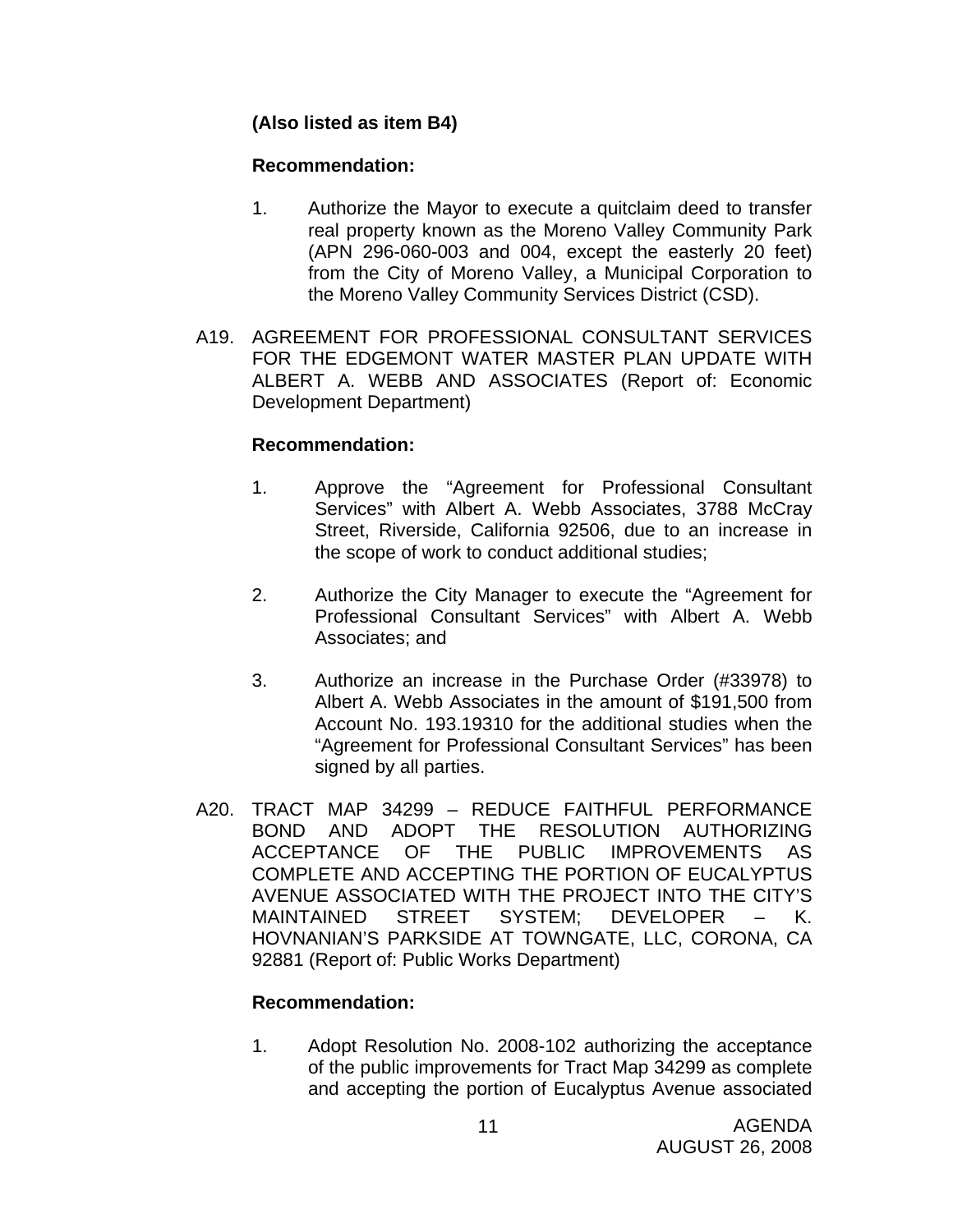with the project into the City's maintained street system; and

#### Resolution No. 2008-102

 A Resolution of the City Council of the City of Moreno Valley, California, Authorizing the Acceptance of the Public Improvements as Complete within Tract Map 34299, and Accepting the Portion of Eucalyptus Avenue Associated with the Project into the City's Maintained Street System; and

- 2. Authorize the City Engineer to execute the 90% reduction to the Faithful Performance Bond, exonerate the Material and Labor Bond in 90 days if there are no stop notices or liens on file with the City Clerk, and exonerate the final 10% of the Faithful Performance Bond in one year when all clearances are received.
- A21. APPOINTMENT OF ECONOMIC DEVELOPMENT DIRECTOR BARRY FOSTER AS THE CITY'S VOTING DELEGATE TO THE LEAGUE OF CALIFORNIA CITIES ANNUAL CONFERENCE BUSINESS MEETING TO BE HELD SATURDAY, SEPTEMBER 27, 2008 (ORAL PRESENTATION ONLY – NO WRITTEN MATERIAL PROVIDED) (Report of: City Clerk's Department)

 **Recommendation:** Appoint Economic Development Director Barry Foster as the City's Voting Delegate to the League of Cities Annual Conference Business Meeting.

## **B. CONSENT CALENDAR** - **COMMUNITY SERVICES DISTRICT**

- B1. ORDINANCES READING BY TITLE ONLY Recommendation: Waive reading of all Ordinances.
- B2. MINUTES REGULAR MEETING OF JULY 8, 2008 (Report of: City Clerk's Department)

**Recommendation:** Approve as submitted.

B3. NAMING OF PARK LOCATED ON THE NORTHEAST CORNER OF COTTONWOOD AVENUE AND INDIAN STREET (Report of: Parks and Community Services Department)

#### **Recommendation:**

Adopt the name as recommended and submitted by the Parks and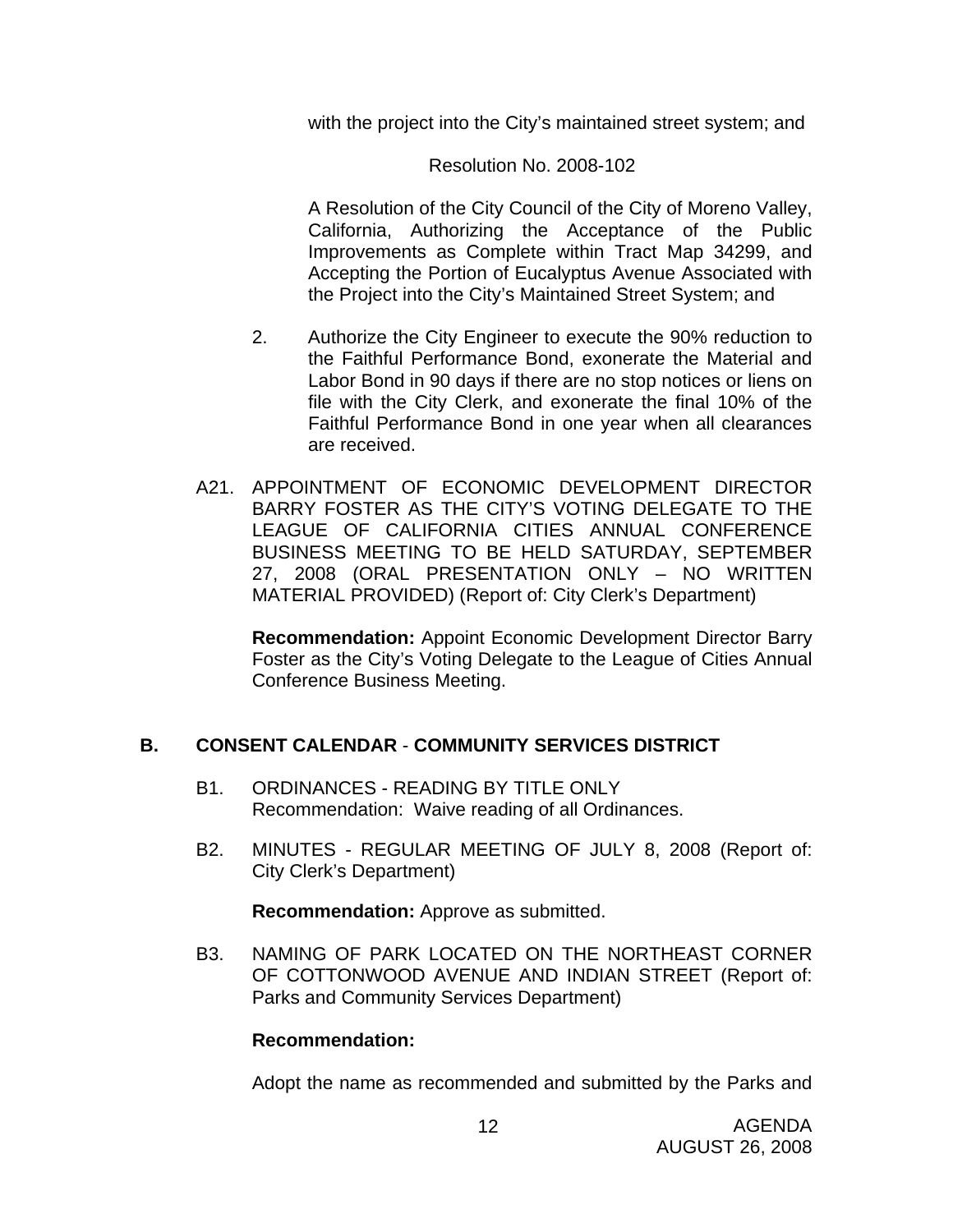Recreation Commission for the new park located on the northeast corner of Cottonwood Avenue and Indian Street as "Cottonwood Park."

- B4. TRANSFER OF REAL PROPERTY LOCATED AT THE MORENO VALLEY COMMUNITY PARK (APN 296-060-003 AND 004, EXCEPT THE EASTERLY 20 FEET) FROM THE CITY OF MORENO VALLEY, A MUNICIPAL CORPORATION TO THE MORENO VALLEY COMMUNITY SERVICES DISTRICT AND EXECUTION OF RIGHT OF WAY EASEMENT DEED FROM THE MORENO VALLEY COMMUNITY SERVICES DISTRICT TO THE CITY OF MORENO VALLEY FOR FREDERICK, DRACAEA AND COTTONWOOD STREETS (Report of: Public Works Department) **(Also listed as item A18) Recommendation:** 
	- 1. Authorize the Chairman of the Board of Directors of the Community Services District to execute the Certificate of Acceptance, which will allow the transfer of real property known as the Moreno Valley Community Park (APN 296- 060-003 and 004, except the easterly 20 feet) from the City of Moreno Valley, a Municipal Corporation to the Moreno Valley Community Services District; and
	- 2. Authorize the Chairman of the Board of Directors of the Community Services District to execute Easement Deeds to the City of Moreno Valley, a Municipal Corporation for public highway purposes, public utility, and public service facilities of Frederick, Dracaea and Cottonwood Streets abutting Moreno Valley Community Park.
- B5. MINUTES SPECIAL MEETING OF AUGUST 5, 2008 (Report of: City Clerk's Department)

**Recommendation:** Approve as submitted.

## **C. CONSENT CALENDAR** - **COMMUNITY REDEVELOPMENT AGENCY**

- C1. ORDINANCES READING BY TITLE ONLY Recommendation: Waive reading of all Ordinances.
- C2. MINUTES REGULAR MEETING OF JULY 8, 2008 (Report of: City Clerk's Department) **Recommendation:** Approve as submitted.
- AGENDA AUGUST 26, 2008 13 C3. MINUTES – SPECIAL MEETING OF AUGUST 5, 2008 (Report of: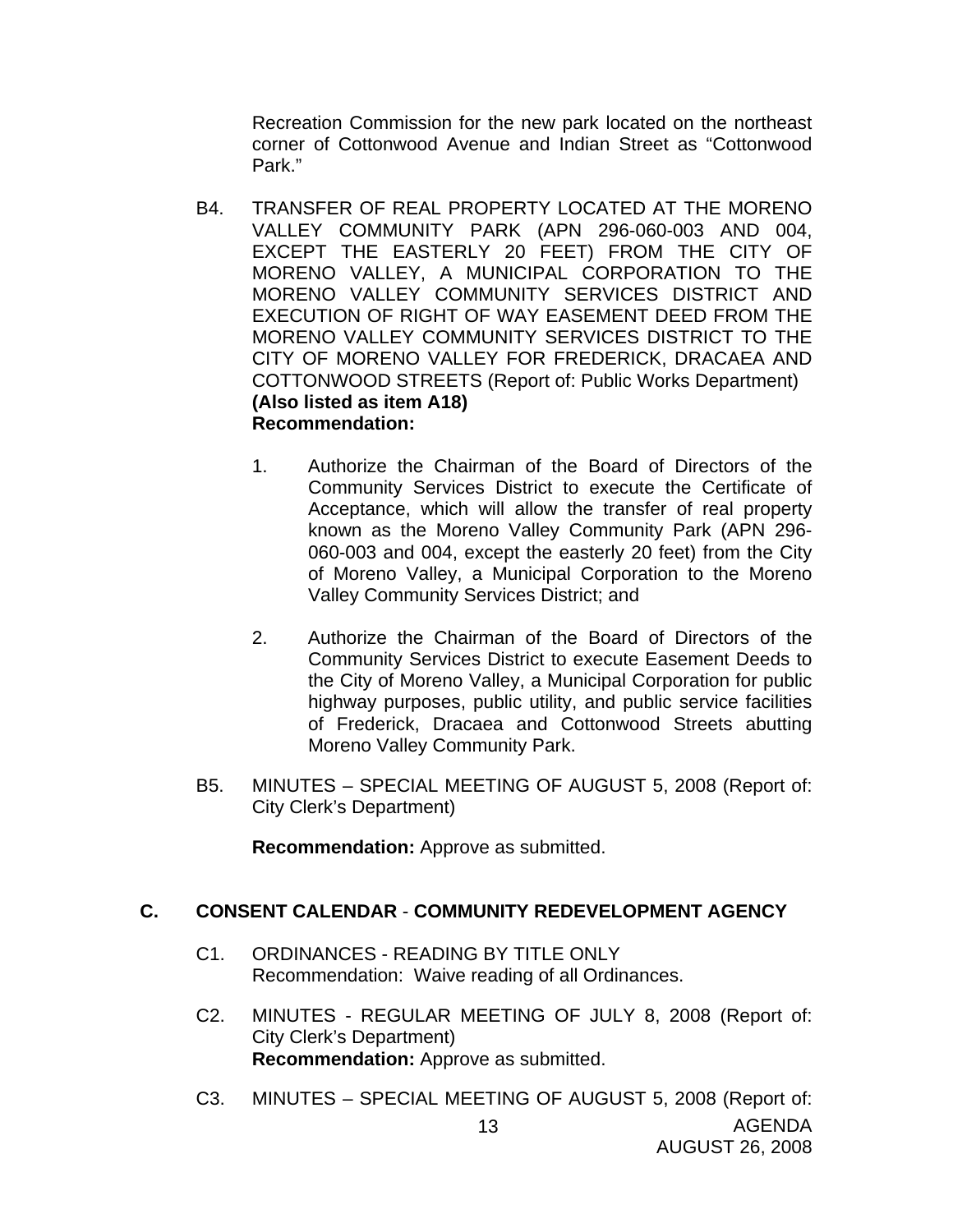City Clerk's Department)

#### **Recommendation:** Approve as submitted. **D. CONSENT CALENDAR** - **BOARD OF LIBRARY TRUSTEES**

- D1. ORDINANCES READING BY TITLE ONLY Recommendation: Waive reading of all Ordinances.
- D2. MINUTES REGULAR MEETING OF JULY 8, 2008 (Report of: City Clerk's Department)

**Recommendation:** Approve as submitted.

## **E. PUBLIC HEARINGS**

Questions or comments from the public on a Public Hearing matter are limited to five minutes per individual and must pertain to the subject under consideration.

 Those wishing to speak should complete and submit a GOLDENROD speaker slip to the Bailiff.

E1. PUBLIC HEARING FOR FISCAL YEAR 2008, EDWARD BYRNE MEMORIAL JUSTICE ASSISTANCE GRANT (JAG) PROGRAM FUNDING ALLOCATION, APPLICATION AND ACCEPTANCE OF APPROVED JAG FUNDING, AND PURCHASE OF APPROVED TECHNOLOGY WITH JAG FUNDS (Report of: Police Department)

**Recommendation**: That the City Council:

- 1. Hold a public hearing to allow public comments on the proposed use of the Justice Assistance Grant;
- 2. Consider the comments or views received by the public;
- 3. Adopt the proposed use of the Justice Assistance Grant funding, as appropriate, to address public and Council comments;
- 4. Approve application for the Justice Assistance Grant in the amount of \$29,699 from the U.S. Department of Justice, Bureau of Justice Assistance; and
- 5. Approve the purchase of Secure Cellular Data Transfer equipment, installation, and two years of cellular service for use with the Automated License Plate Reader (ALPR) equipped police vehicles, and approximately ninety-three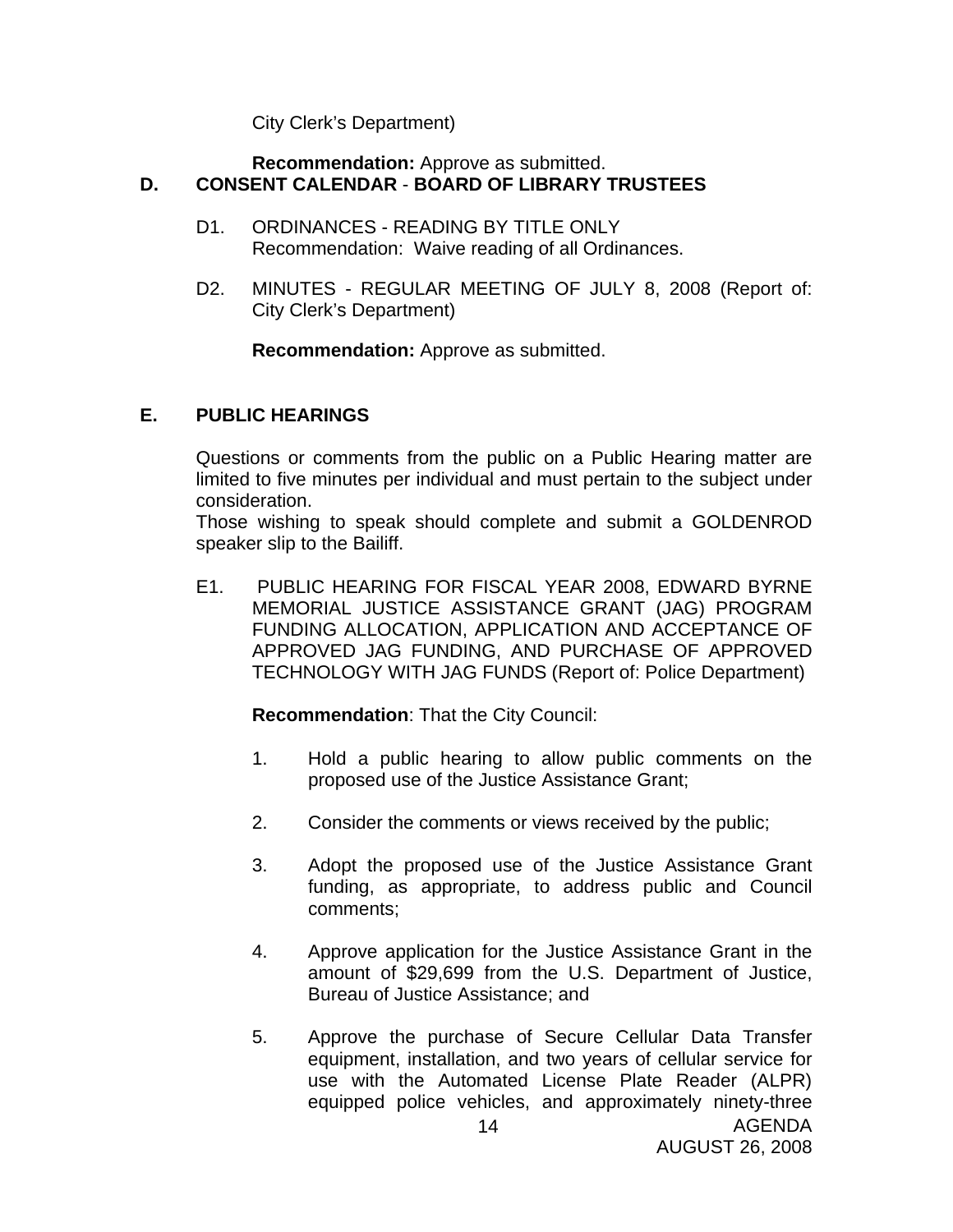2GB flash drives for issue to law enforcement personnel upon receipt of 2008 Justice Assistance Grant funds.

E2. HEARING ON PROPOSED RESOLUTION OF NECESSITY (RESOLUTION NO. 2008-103) TO ACQUIRE NECESSARY RIGHT-OF-WAY FOR THE WIDENING OF DAY STREET BETWEEN ALESSANDRO BOULEVARD AND COTTONWOOD AVENUE - PROJECT NO. 02-89266920 (Report of: Public Works Department)

 **Recommendation:** That the City Council:

- 1. Conduct a hearing, allowing testimony, including the property owners who have requested the right to appear and be heard;
- 2. Approve and adopt the Planning Division's finding that the project is consistent with the General Plan;
- 3. Approve and adopt the Planning Division's findings that the project, including each proposed easement acquisition and the adoption of Resolution of Necessity No. 2008-103, is within the scope of the Negative Declaration adopted by the City Council on September 11, 2007 and that this proposal is exempt from any further environmental action under the California Environmental Quality Act (CEQA);

## Resolution No. 2008-103

A Resolution of the City Council of the City of Moreno Valley, California, Finding and Determining that the Public Interest and Necessity Require the Acquisition of Property for Public Street and Highway Purposes Including Related Improvements and Facilities; that the Acquisition and Taking of the Easements in the herein-described Property is Necessary for the Project; that the Project is Planned in a Manner that is Most Compatible with the Greatest Public Deposit of Necessary Funds and the Payment of Necessary Expenses and Fees for Acquisition of said Property; and Authorizing Counsel to Obtain an Order for Prejudgment Possession of the Subject Property

4. Find that the proposed Factual Summary to Support Findings Required in the Resolution, attached to the Staff's Agenda Report, is true and correct, as to the proposed Resolution of Necessity;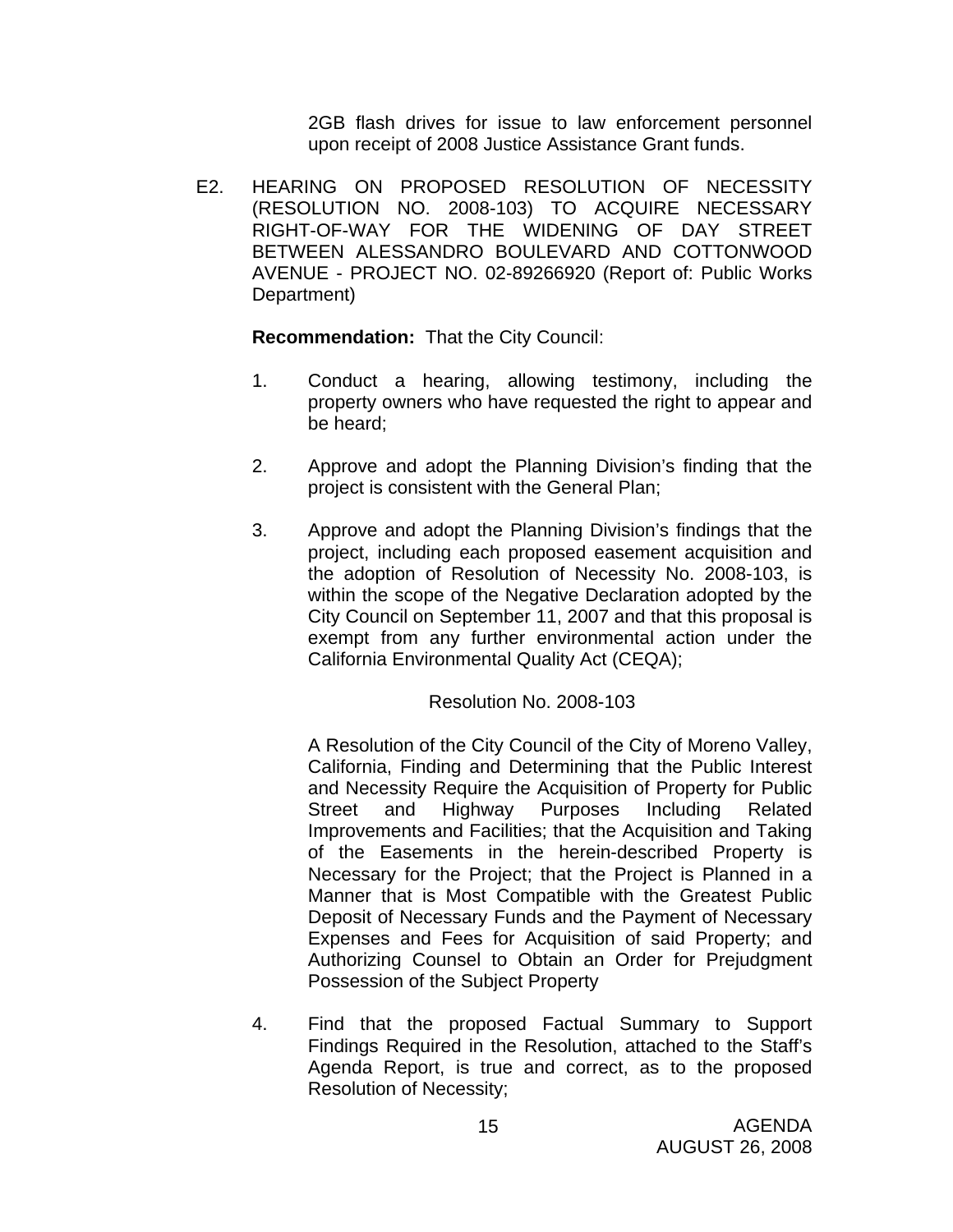- 5. Find and determine that each of the statements, findings and facts in the proposed Resolution of Necessity is true and correct;
- 6. Adopt the proposed Resolution of Necessity, authorizing eminent domain proceedings; and
- 7. Direct the City Attorney and/or retained counsel for the City to file appropriate action in Eminent Domain, including Making Applications for Orders Authorizing Deposits of Probable Compensation and for Orders for Prejudgment Possession and for all other appropriate orders.

#### **F. ITEMS REMOVED FROM CONSENT CALENDARS FOR DISCUSSION OR SEPARATE ACTION**

## **G. REPORTS**

- G1. CITY COUNCIL REPORTS ON REGIONAL ACTIVITIES
	- a) Report on Riverside Transit Agency (RTA) by Council Member Flickinger
- G2. PUBLIC MEETING REGARDING MAIL BALLOT PROCEEDINGS FOR TRACT 30268 FOR COMMUNITY SERVICES DISTRICT ZONE B (RESIDENTIAL STREET LIGHTING) (Report of: Public Works Department)

**Recommendation:** That the City Council, acting in their respective capacities as President and Members of the Board of Directors of the Moreno Valley CSD ("CSD Board"), accept public comments regarding the mail ballot proceeding for Tract 30268 (and all affected phases) for inclusion into and approval of the annual parcel charge for CSD Zone B (Residential Street Lighting).

G3. REVIEW OF THE CITY COUNCIL'S POLICY ON SPONSORING OR CO-SPONSORING CITY EVENTS, ACTIVITIES, INDIVIDUALS, OR GROUPS (Report of: Deputy City Manager)

**Recommendation:** That the City Council provide direction to staff as it deems appropriate.

AGENDA 16 G4. DEVELOPMENT IMPACT FEE CREDIT AND REIMBURSEMENT POLICY (CONTINUED FROM JULY 8, 2008) AND A PROPOSED RESOLUTION TO PRIORITIZE DIF AND TUMF REVENUES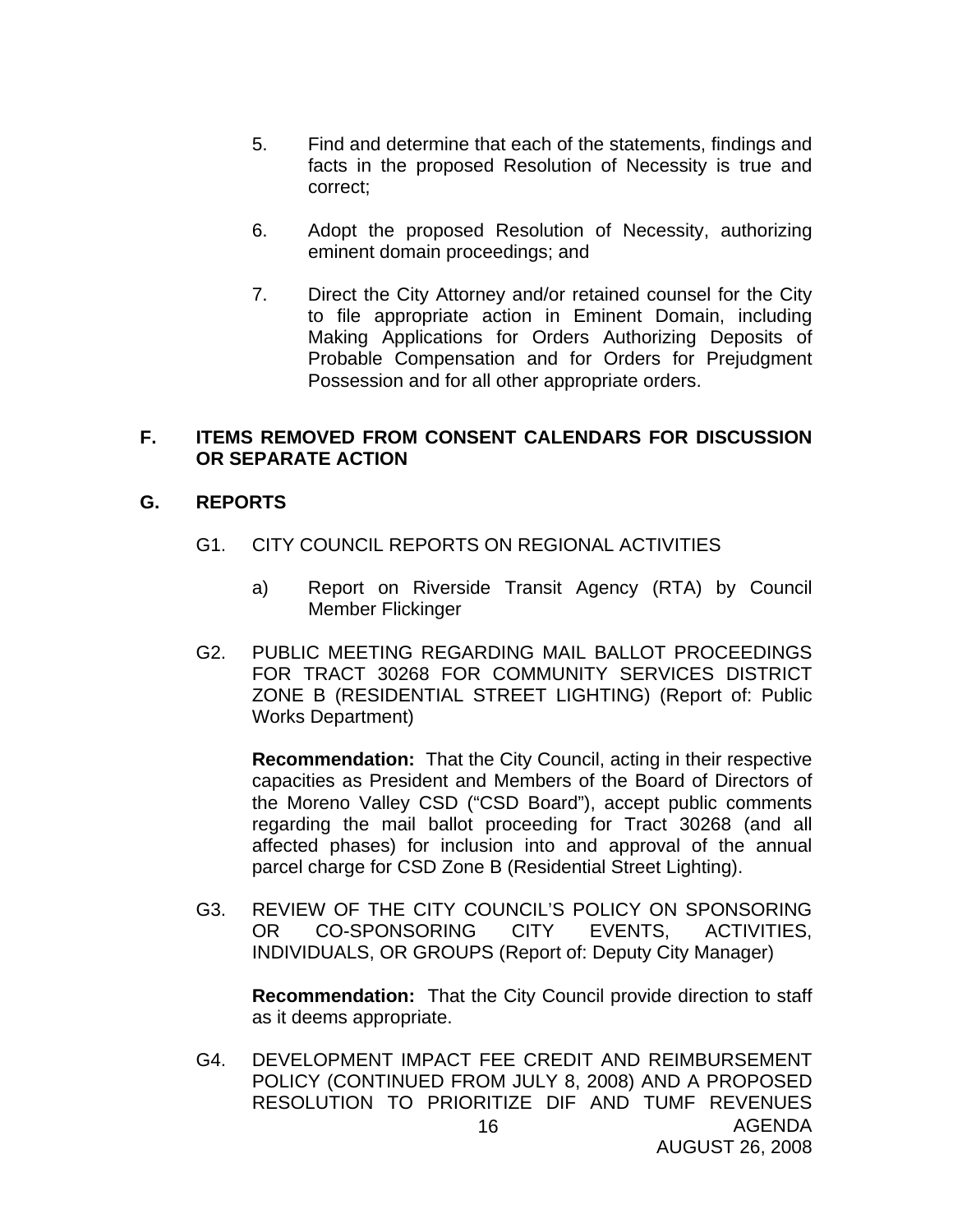(Report of: Deputy City Manager)

**Recommendation:** That the City Council:

1. Adopt Resolution No. 2008-104, concerning the prioritization of development impact fees (DIF) and transportation uniform mitigation fees (TUMF) and repeal Resolution No. 2006-19, and

Resolution No. 2008-104

A Resolution of the City Council of the City of Moreno Valley, California, Concerning the Prioritization of Development Impact Fees (TUMF) and Repeal Resolution No. 2006-19

- 2. Approve the proposed Development Impact Fee Credit and Reimbursement Policy.
- G5. CITY MANAGER'S REPORT (Informational Oral Presentation not for Council action)

## **H. LEGISLATIVE ACTIONS**

ORDINANCES - 1ST READING AND INTRODUCTION - NONE

ORDINANCES - 2ND READING AND ADOPTION

H1. ADOPT ORDINANCE NO. 779, AN ORDINANCE OF THE CITY COUNCIL OF THE CITY OF MORENO VALLEY, CALIFORNIA, APPROVING PA08-0046 (ZONE CHANGE) TO CHANGE THE LAND USE DISTRICT FOR APPROXIMATELY 3.0 ACRES CONSISTING OF ASSESSOR PARCEL NUMBER 297-130-060, 297-130-061, 297-130-062 FROM THE BUSINESS PARK MIXED (BPX) LAND USE DISTRICT TO THE INDUSTRIAL (1) (RECEIVED FIRST READING AND INTRODUCTION ON JULY 8, 2008 ON A 4-0-1 VOTE, BATEY ABSENT) (Report of: Community Development Department)

**Recommendation:** Adopt Ordinance No. 779.

Ordinance No. 779

An Ordinance of the City Council of the City of Moreno Valley, California, Approving PA08-0046 (Zone Change) to Change the Land Use District for Approximately 3.0 Acres Consisting of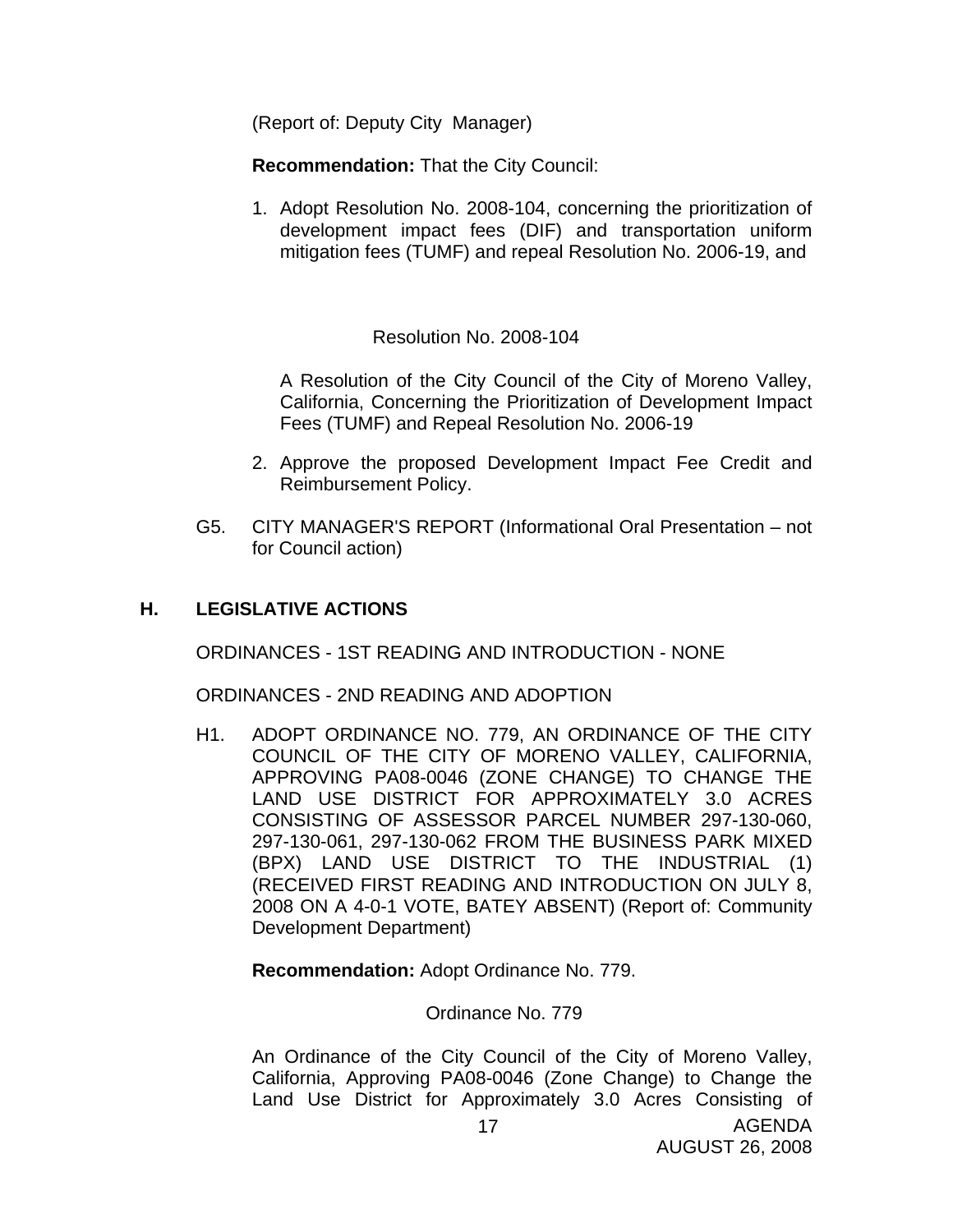Assessor Parcel Number 297-130-060, 297-130-062 from the Business Park Mixed (BPX) Land Use District to the Industrial (I)

H2. ADOPT ORDINANCE NO. 780, AN ORDINANCE OF THE CITY COUNCIL OF THE CITY OF MORENO VALLEY, CALIFORNIA, APPROVING P07-121 (SPECIFIC PLAN AMENDMENT) TO INCREASE THE LANDSCAPE SETBACKS AND REDUCE BUILDING SETBACKS IN THE RESIDENTIAL BUFFER ZONE (AREA ALONG INDIAN STREET, NORTH OF KRAMERIA AVENUE UP TO IRIS AVENUE) IN THE MORENO VALLEY INDUSTRIAL SPECIFIC PLAN (SP 208), AS AMENDED (RECEIVED FIRST READING AND INTRODUCTION ON JULY 8, 2008 ON A 4-0-1 VOTE, BATEY ABSENT) (Report of: Community Development Department)

## **Recommendation:** Adopt Ordinance No. 780.

## Ordinance No. 780

An Ordinance of the City Council of the City of Moreno Valley, California, Approving P07-121 (Specific Plan Amendment) to Increase The Landscape Setbacks and Reduce Building Setbacks in the Residential Buffer Zone (Area Along Indian Street, North of Krameria Avenue Up to Iris Avenue) in the Moreno Valley Industrial Specific Plan (Sp 208)

ORDINANCES - URGENCY ORDINANCES - NONE

RESOLUTIONS – NONE

## PUBLIC COMMENTS **ON ANY SUBJECT NOT ON THE AGENDA** UNDER THE JURISDICTION OF THE CITY COUNCIL

Those wishing to speak should complete and submit a BLUE speaker slip to the Bailiff. There is a three-minute time limit per person. All remarks and questions shall be addressed to the presiding officer or to the City Council and not to any individual Council member, staff member or other person.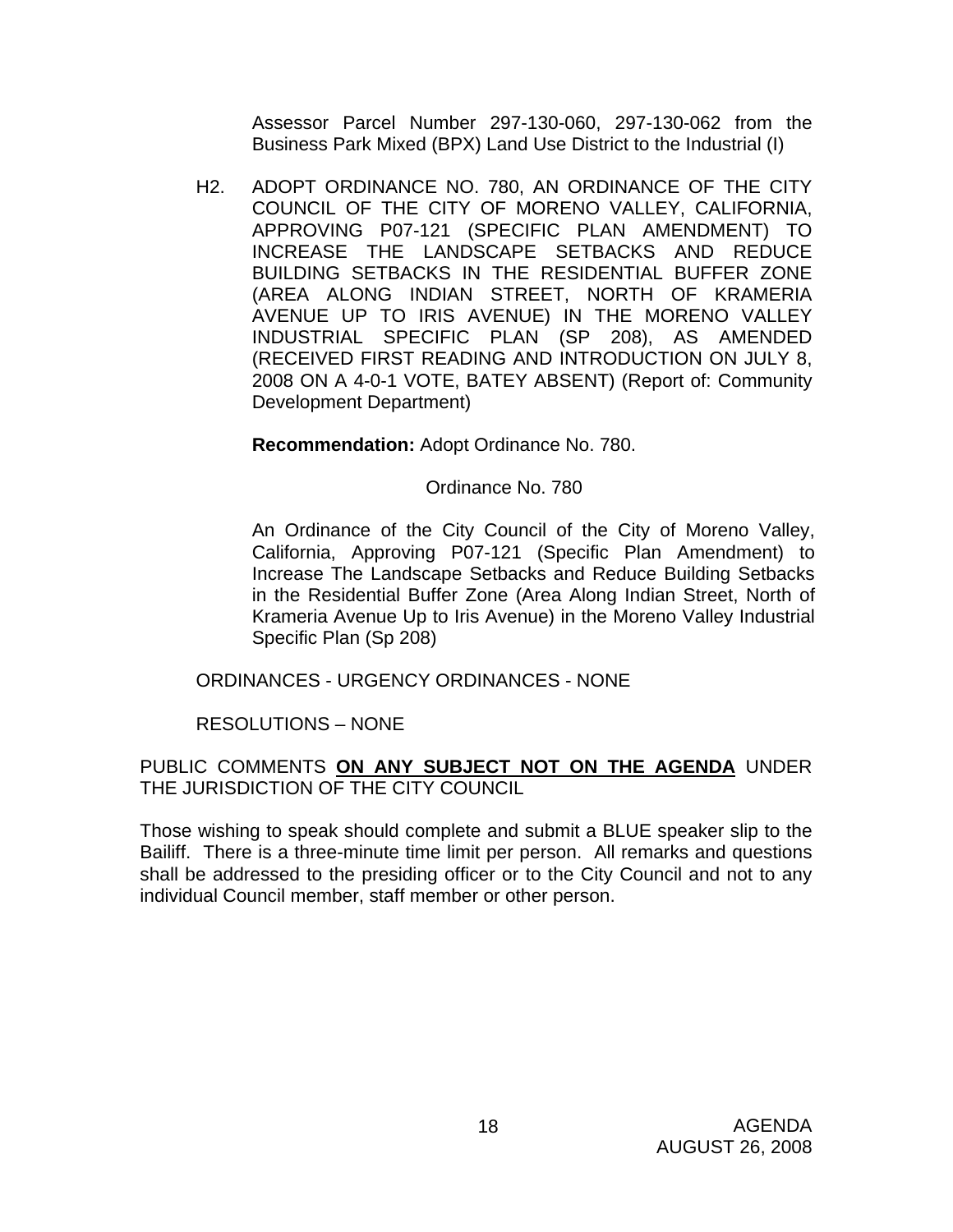**CLOSING COMMENTS AND/OR REPORTS OF THE CITY COUNCIL, COMMUNITY SERVICES DISTRICT, OR COMMUNITY REDEVELOPMENT AGENCY** 

**\*Materials related to an item on this Agenda submitted to the City Council/Community Services District/Community Redevelopment Agency or the Board of Library Trustees after distribution of the agenda packet are available for public inspection in the City Clerk's office at 14177 Frederick Street during normal business hours.**